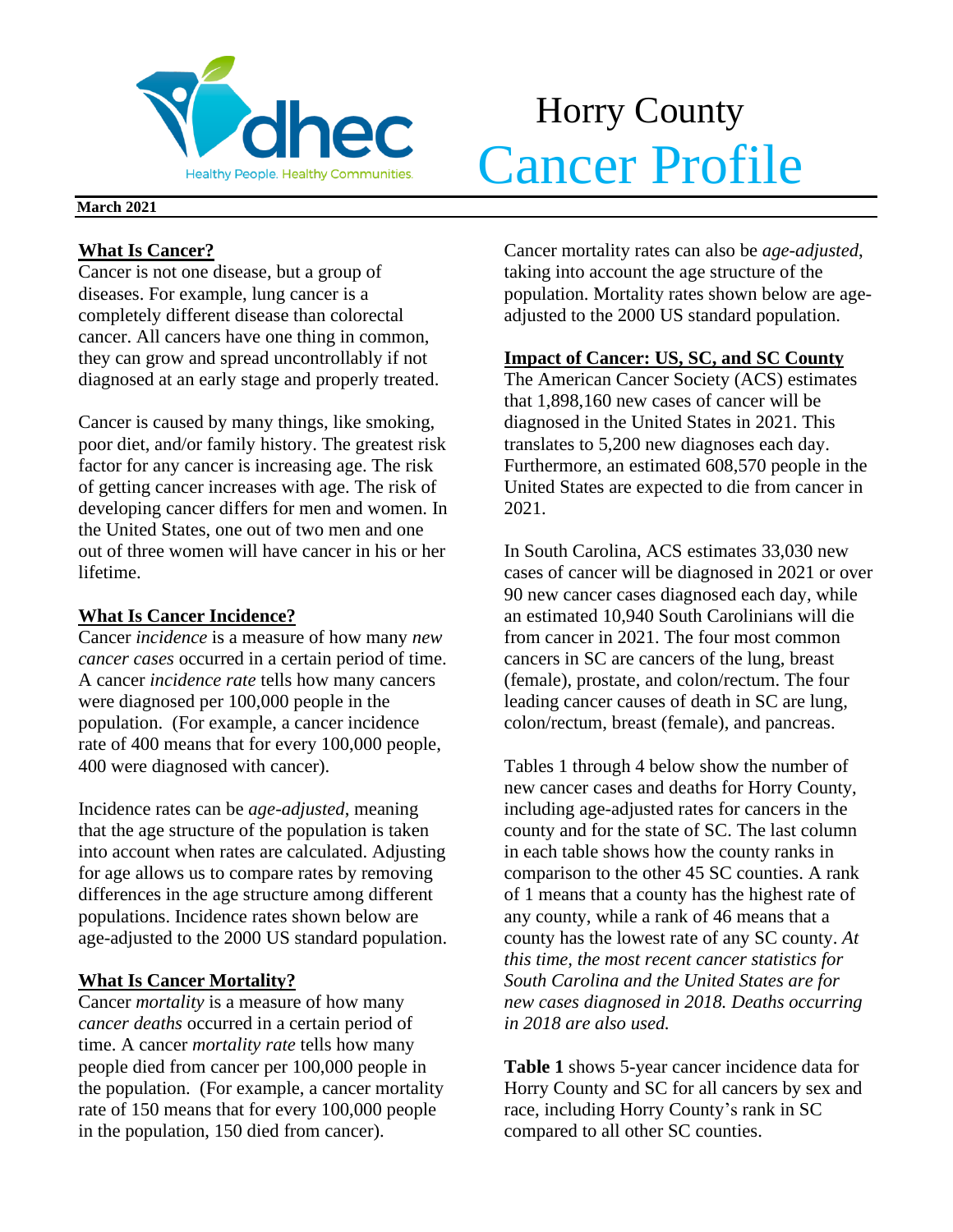Table 1. Cancer Incidence by Sex and Race, 2014-2018, Horry County and South Carolina\*

|        | <b>SC</b> | <b>Horry County</b> |           |           |
|--------|-----------|---------------------|-----------|-----------|
|        | 5-year    | 5-year              | new       | <b>SC</b> |
|        | rate      | rate                | $cases^*$ | rank      |
| all    | 450       | 433                 | 2093      | 35        |
| male   | 503       | 476                 | 1106      | 39        |
| female | 411       | 399                 | 986       | 29        |
| white  | 452       | 432                 | 1878      | 35        |
| black  | 441       | 409                 | 171       | 38        |

\***Counts are annual averages based on 5 years of data.** 5-year rates are per 100,000 age-adjusted to the 2000 US standard population. Statistics do not include *in situ* cancers, except for bladder. Source: SC Central Cancer Registry. ~ Statistic could not be calculated (small counts).

**Table 2** shows 5-year cancer mortality data for Horry County and SC for all cancers by sex and race, including Horry County's rank in SC compared to all other SC counties.

Table 2. Cancer Mortality by Sex and Race, 2014- 2018, Horry County and South Carolina\*

|        | SС             | <b>Horry County</b> |                  |                   |
|--------|----------------|---------------------|------------------|-------------------|
|        | 5-year<br>rate | 5-year<br>rate      | lives<br>$lost*$ | <b>SC</b><br>rank |
| all    | 165            | 171                 | 814              | 26                |
| male   | 203            | 203                 | 445              | 31                |
| female | 137            | 145                 | 368              | 17                |
| white  | 160            | 172                 | 738              | 20                |
| black  | 185            | 177                 | 71               | 33                |

\***Counts are annual averages based on 5 years of data.** 5-year rates are per 100,000 age-adjusted to the 2000 US standard population. Sources: SC Central Cancer Registry and SC Vital Records. ~ Statistic could not be calculated (small counts).

**Table 3** shows 5-year cancer incidence data for Horry County and SC for selected cancers, including Horry County's rank in SC compared to all other SC counties.

| Table 3. Cancer Incidence for Selected Cancers, |
|-------------------------------------------------|
| 2014-2018, Horry County and South Carolina*     |

|          | <b>SC</b> | <b>Horry County</b> |          |      |  |
|----------|-----------|---------------------|----------|------|--|
| cancer   | 5-year    | 5-year              | new      | SС   |  |
|          | rate      | rate                | $cases*$ | rank |  |
| breast   | 130       | 116                 | 282      | 42   |  |
| (female) |           |                     |          |      |  |
| prostate | 113       | 95                  | 247      | 41   |  |
| (male)   |           |                     |          |      |  |
| $l$ ung/ | 63        | 67                  | 345      | 22   |  |
| bronchus |           |                     |          |      |  |
| colon/   |           |                     |          |      |  |
| rectum   | 38        | 37                  | 172      | 33   |  |
| pancreas | 14        | 13                  | 65       | 31   |  |

\***Counts are annual averages based on 5 years of data.** 5-year rates are per 100,000 age-adjusted to the 2000 US standard population. Statistics do not include *in situ* cancers, except for bladder. Source: SC Central Cancer Registry. ~ Statistic could not be calculated (small counts).

**Table 4** shows 5-year cancer mortality data for Horry County and SC for selected cancers, including Horry County's rank in SC compared to all other SC counties.

| Table 4. Cancer Mortality for Selected Cancers, |
|-------------------------------------------------|
| 2014-2018, Horry County and South Carolina*     |

|                 | SC     | <b>Horry County</b> |         |      |
|-----------------|--------|---------------------|---------|------|
| cancer          | 5-year | 5-year              | lives   | SC   |
|                 | rate   | rate                | $lost*$ | rank |
| breast          |        |                     |         |      |
| (female)        | 22     | 21                  | 53      | 27   |
| prostate        |        |                     |         |      |
| (male)          | 22     | 16                  | 33      | 39   |
| $l$ ung/        |        |                     |         |      |
| <b>bronchus</b> | 43     | 48                  | 240     | 17   |
| $\text{colon}/$ |        |                     |         |      |
| rectum          | 14     | 14                  | 67      | 29   |
| pancreas        |        |                     | 53      | 30   |

\***Counts are annual averages based on 5 years of data.** 5-year rates are per 100,000 age-adjusted to the 2000 US standard population. Sources: SC Central Cancer Registry and SC Vital Records. ~ Statistic could not be calculated (small counts).

**Table 5** shows the percentage of cancers diagnosed in early and late stages of disease in Horry County and SC. Cancers diagnosed in late stages lessen the potential for successful treatment and raise the risk of premature loss of life.